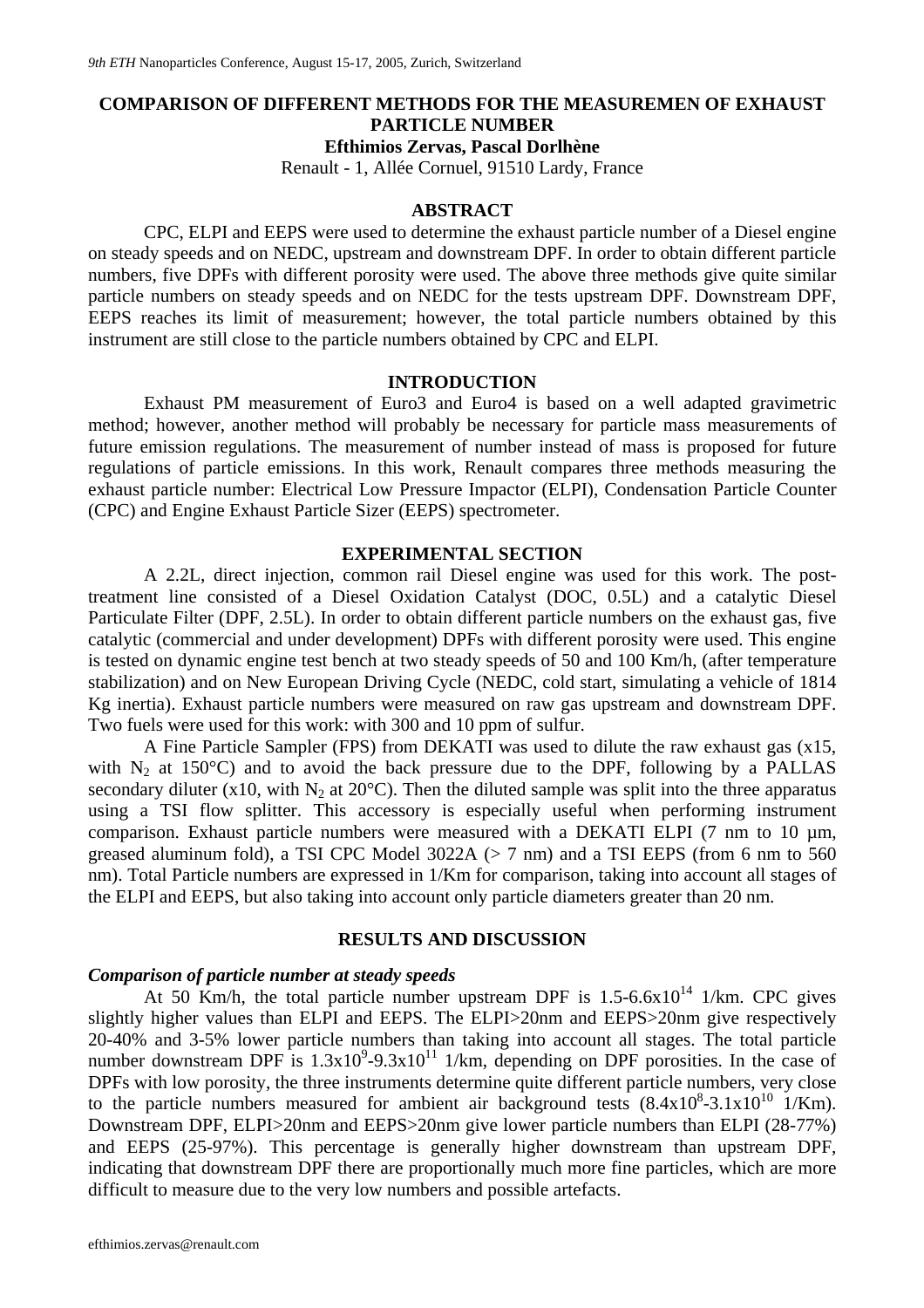At 100 Km/h, the total particle number upstream DPF is  $8.2x10^{13}$ -5.8x10<sup>14</sup> 1/Km. Same tendencies, as found in the case of 50 Km/h, can be pointed out. CPC results are slightly higher than the results of ELPI and EEPS. The ELPI>20nm and EEPS>20nm give lower particle numbers than ELPI (15-50%) and EEPS (1-9%). The total particle number downstream DPF is  $4.5x10^{9}$ -9.3x10<sup>11</sup> 1/km, generally following the DPF porosity. When low-porosity DPFs are used, numbers measured by CPC, ELPI and EEPS are quite different, very close to air background tests results  $(3.5x10<sup>8</sup> 2.3x10^{10}$   $1/Km$ ). Downstream DPF, ELPI $>20nm$  and EEPS $>20nm$  give lower particle numbers than ELPI (0-70%) and EEPS (14-99%).

#### *Comparison of the total particle number on NEDC*

On NEDC, the total particle number upstream DPF is  $1.4$ -7.5x10<sup>14</sup> 1/km. The same tendencies as in the case of steady speeds were found. CPC gives slightly higher values than ELPI and EEPS. The ELPI>20nm and EEPS>20nm values are lower than the values of ELPI (32-57) and EEPS (9-28%). The total particle number downstream DPF is  $1.9x10^9$ -8.7x10<sup>11</sup> 1/km. The particle numbers measured by the three devices are quite different from each other when the low-porosity DPFs are used. These values are very close to the values of air background tests results  $(1.9x10<sup>8</sup>$ - $2.0x10^{11}$  1/Km). Downstream DPF, ELPI $>$ 20nm and EEPS $>$ 20nm results are lower than ELPI (0-96%) and EEPS (15-90%) measurements. This effect is generally higher than upstream DPF for the same reason as mentioned before (low particle number, possible artefact).

#### *Comparison of the particle number versus time on the NEDC*

Upstream DPF and on NEDC, the three instruments measure similar particle numbers versus time. Nevertheless, during the EUDC, EEPS signal is generally lower than the signal of the other two methods. For this reason the total particle number determined by EEPS is lower than the total particle number determined by CPC and ELPI.

Downstream DPF, only CPC and ELPI can give usable data versus time on NEDC. The particle numbers versus time of these two instruments are quite similar. EEPS signal goes down to zero most of the time. The reason is that the particle number downstream DPF is lower than the detection limits of this device, indicating that a smaller dilution ratio must be used for EEPS in the case of these measurements. Nevertheless, the total particle number determined by EEPS is similar to the particle number determined by the other two methods.

Taking all data versus time of the NEDC, there is a quite good agreement between CPC, ELPI and EEPS for the measurements performed upstream DPF. On the other hand, there is a high data scattering when the measurements are performed downstream DPF, especially in the case of EEPS.

#### *Particle size distribution of ELPI and EEPS*

In the case of steady speeds, ELPI and EEPS give quite similar median diameter for the measurements upstream DPF. EEPS has a better repeatability for this type of measurements than ELPI, due to the narrow cut size of each stage (16 channels per decade).

No big difference has been found between the particle size distributions of 50 and 100 Km/h. For both devices, the maximum number is determined at the same particle size. However, EEPS give a more "bell-type distribution" than ELPI.

#### **CONCLUSIONS**

CPC, ELPI and EEPS were used for the exhaust particle number determination of a Diesel engine. Upstream DPF, there is a quite good agreement for total particle number determined from the three instruments; however, the order CPC>ELPI>EEPS is generally observed. Downstream DPF, the particle number increases with DPF porosity. Nevertheless, an important data scattering downstream DPF and blank measurements have been observed due to the low level of particle numbers obtained. CPC and ELPI signals are quite close to each other, but EEPS signal is generally below its limit of detection. Upstream DPF, ELPI and EEPS give quite similar median diameters, although their difference in the shape of the size distribution.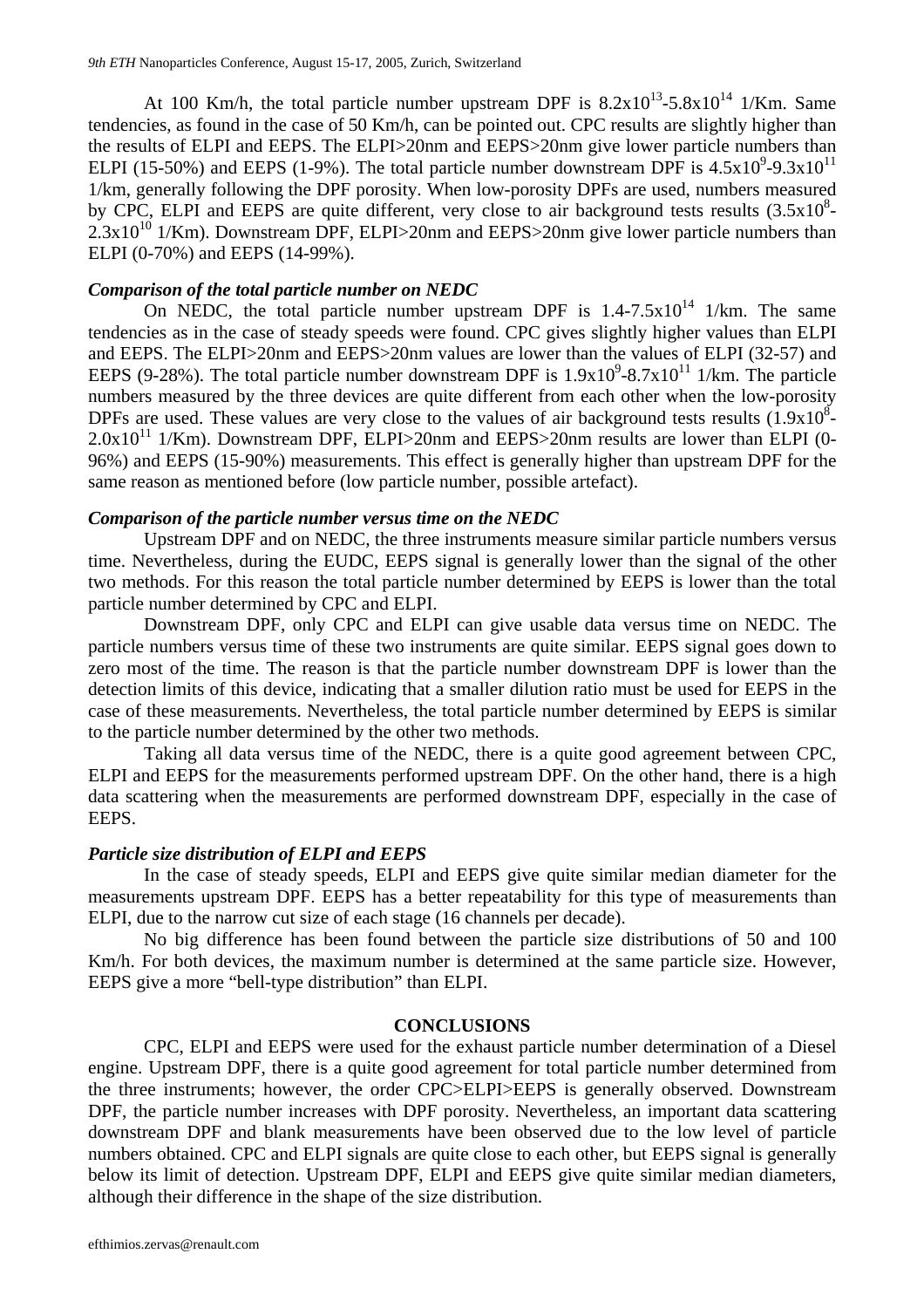## **Comparison of different methods for the measurement of exhaust particle number**

### **Efthimios Zervas, Pascal Dorlhène**

Renault

ETH, Zurich 15-17/08/2005 1 E. Zervas, P. Dorlhène - Renault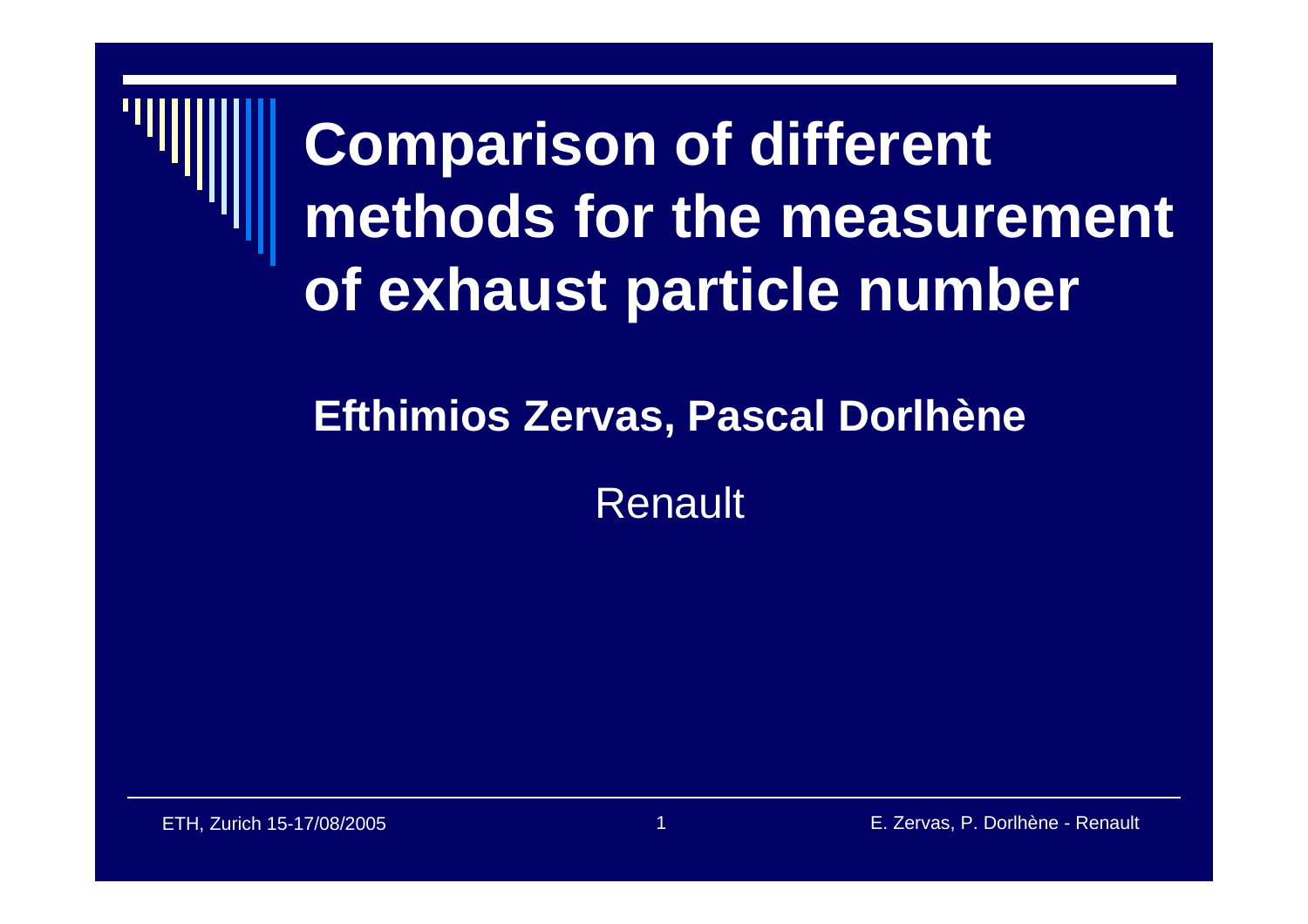

• **Particle number measurements are performed using different devices**

• **The performances of these devices constantly increases** 

• **Renault compared ELPI, CPC and EEPS**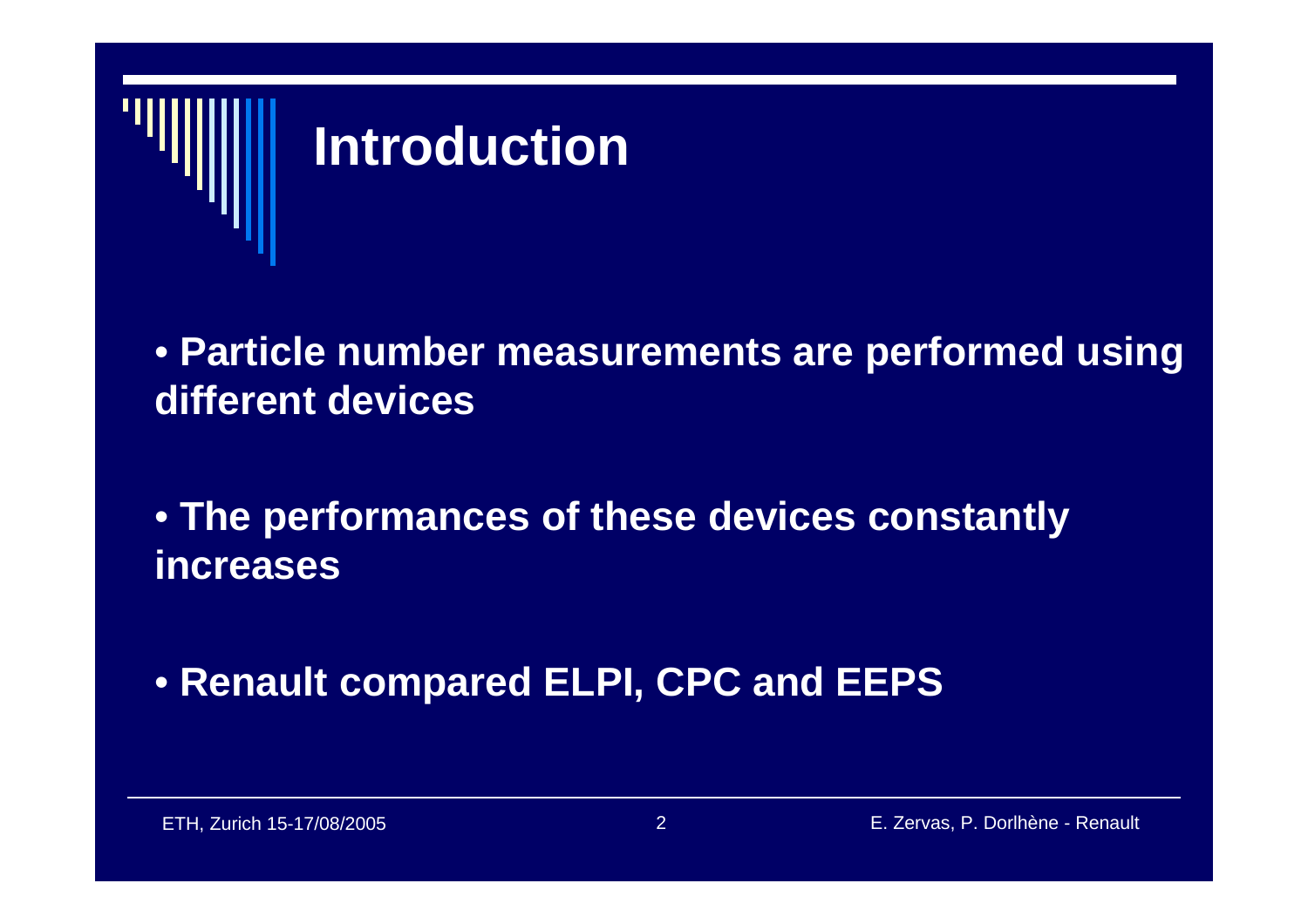## **Experimental Section (1)**

Fuel Diesel Displacement 2.2 L Emission limitsAfter-treatment device

Engine used **Engine Used** Common Rail Direct Injection Euro4DOC (0.5L)+DPF (2.5L)

Five DPFs (commercially used and under development) with different porosity were used

Fuel with 300 and 10ppm of S

Tests on steady speeds (50 and 100 Km/h) and on the NEDC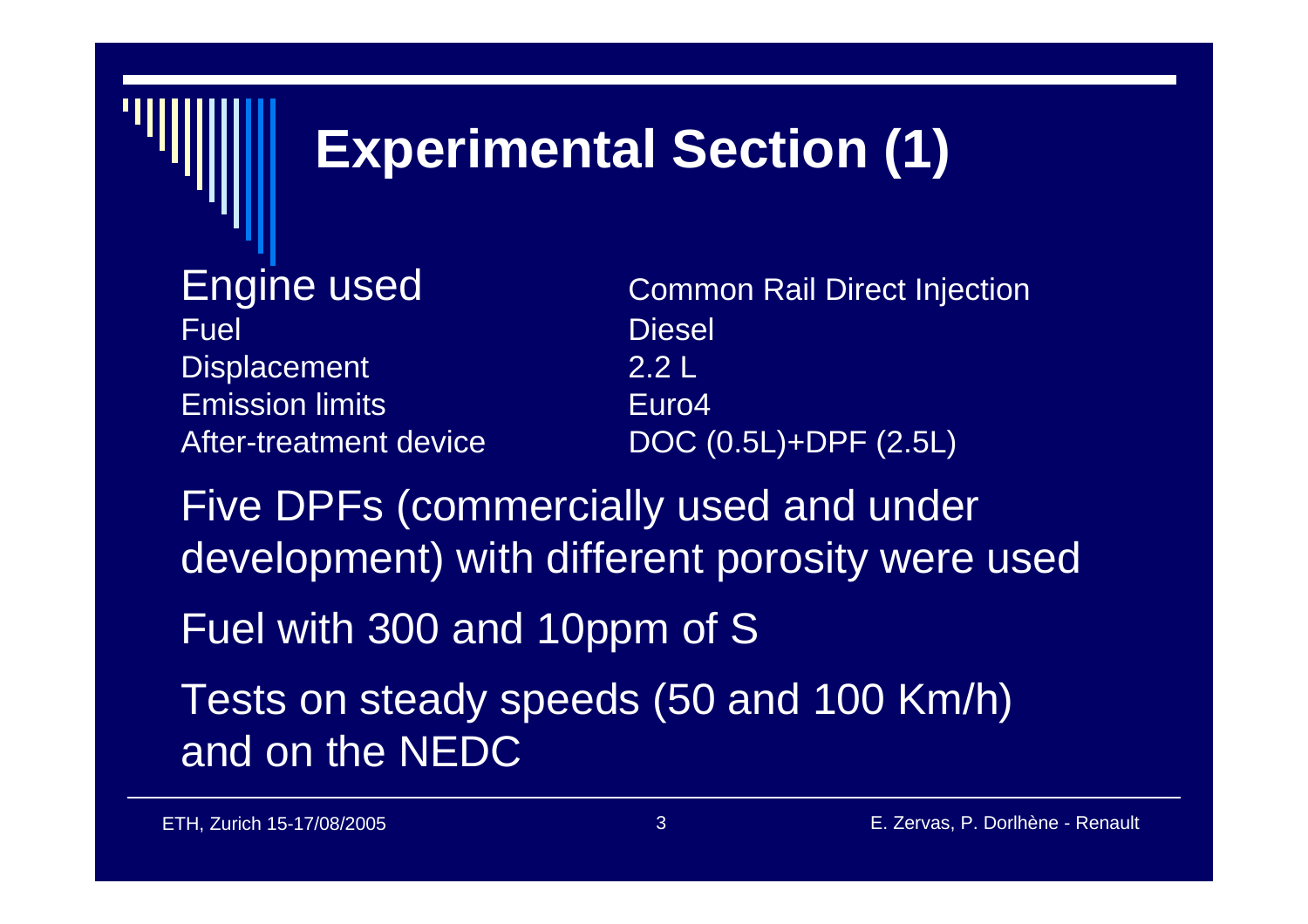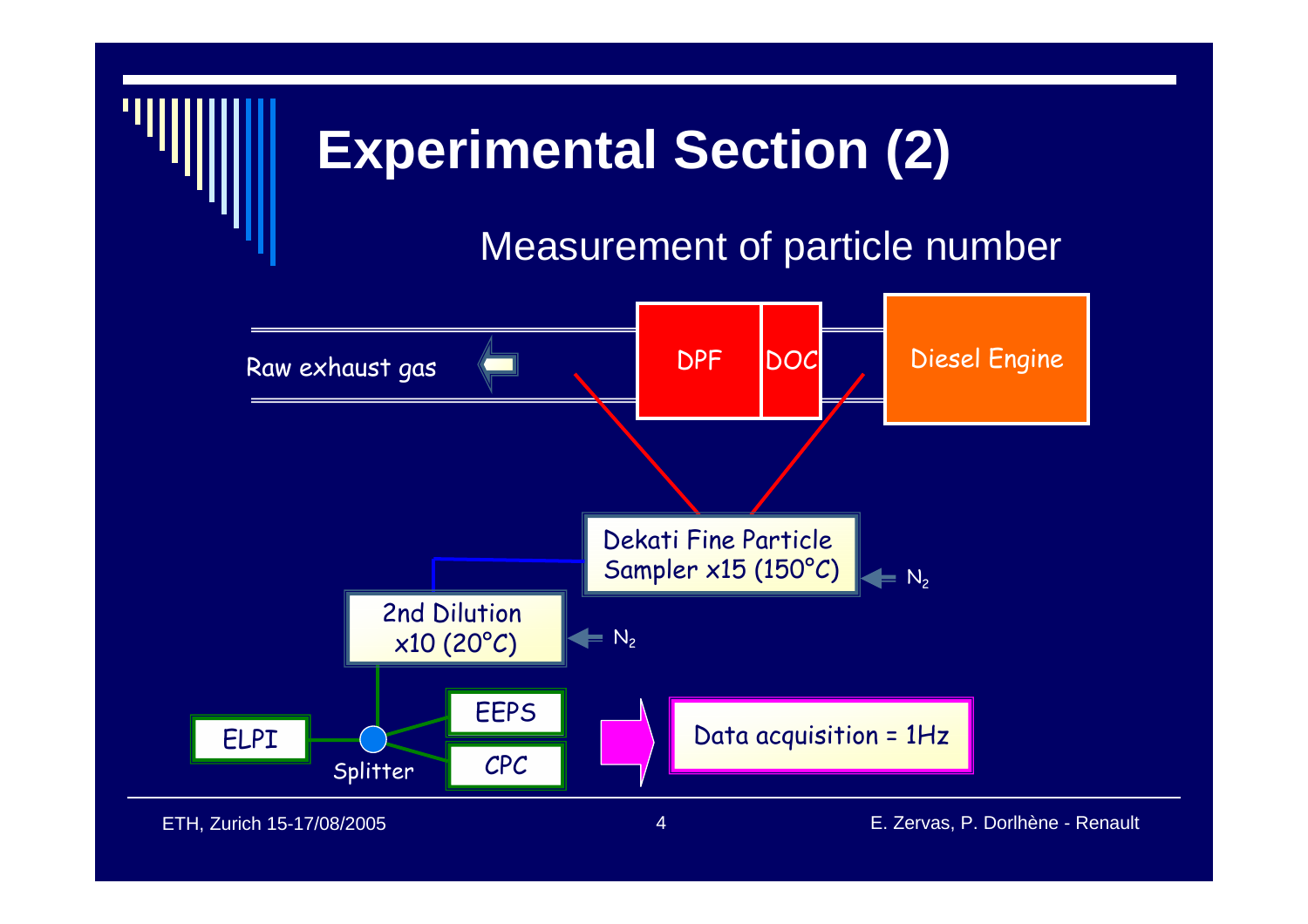## *Particle number at 50 Km/h*

### **Upstream DPF**

- Particle number: 1.5-6.6x1014 1/km
- CPC gives higher values than ELPI/EEPS
- ELPI>20nm, EEPS>20nm give lower particle numbers than ELPI, EEPS (20-40%, 3-5%)

### **Downstream DPF**

- Particle number: 1.3x10<sup>9</sup>-9.3x10<sup>11</sup> 1/km, generally increasing with the DPF porosity

- At low DPF porosity, CPC, ELPI and EEPS give quite different particle numbers, close to the blanks

- ELPI>20nm and EEPS>20nm give lower particle numbers than ELPI and EEPS (28-77%, 23-97%)

### **Blanks**

CPC, ELPI and EEPS give a signal for air

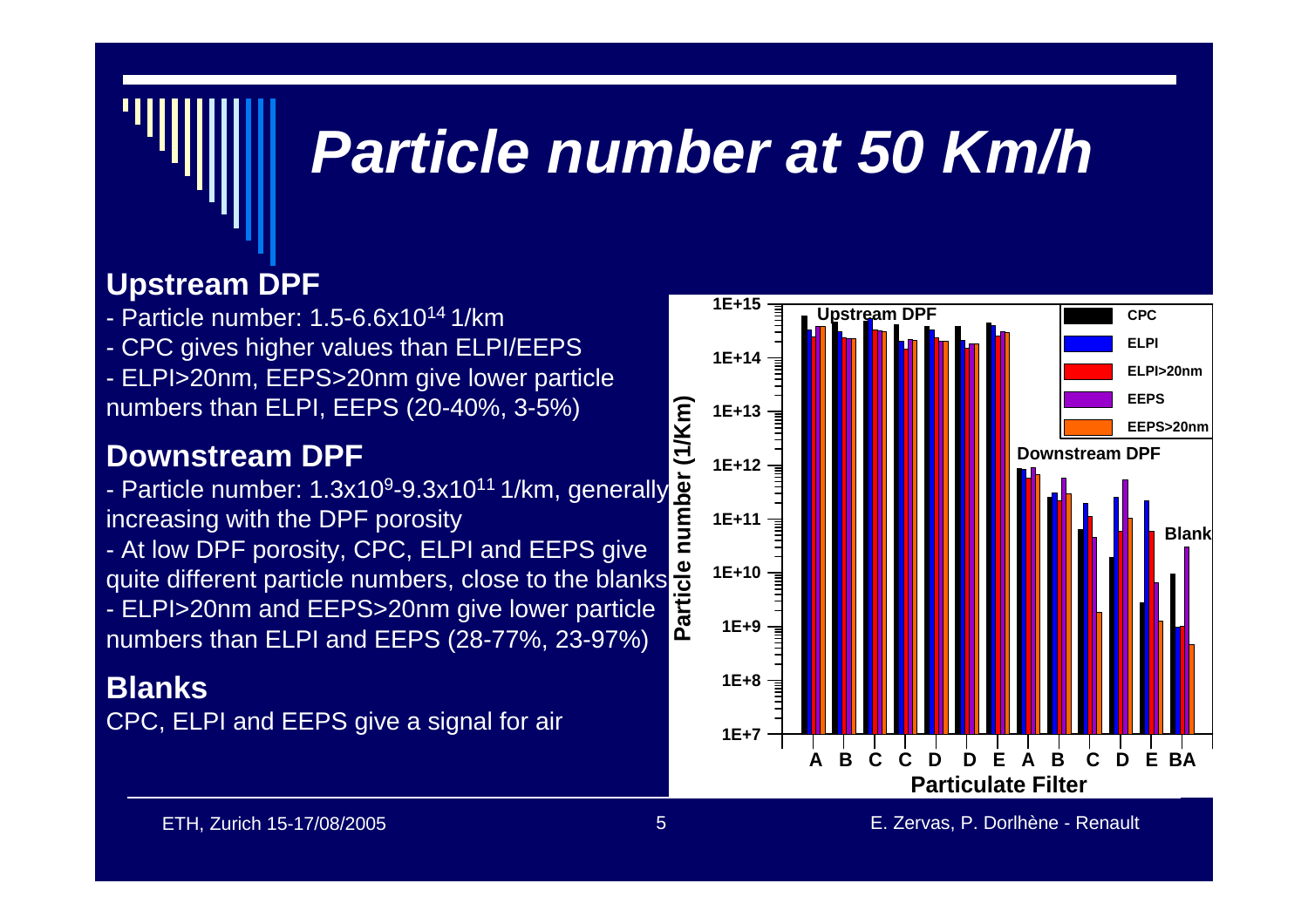## *Particle number at 100 Km/h*

### **Upstream DPF**

- Particle numbers: 8.2x1013-5.8x1014 1/km(slightly lower than 50 Km/h)
- CPC gives higher numbers than ELPI/EEPS
- ELPI>20nm, EEPS>20nm give lower particle numbers than ELPI, EEPS (15-50%, 1-9%)

### **Downstream DPF**

- Particle numbers: 4.5x10<sup>8</sup>-9.9x10<sup>11</sup> 1/km (similar to 50Km/h), generally increasing with the DPF porosity

- At low DPF porosity, CPC, ELPI and EEPS give quite different particle numbers, close to the blanks

- ELPI>20nm, EEPS>20nm give lower particle numbers than ELPI, EEPS (0-70%, 14-99%)

### **Blanks**

CPC, ELPI and EEPS give a signal for air

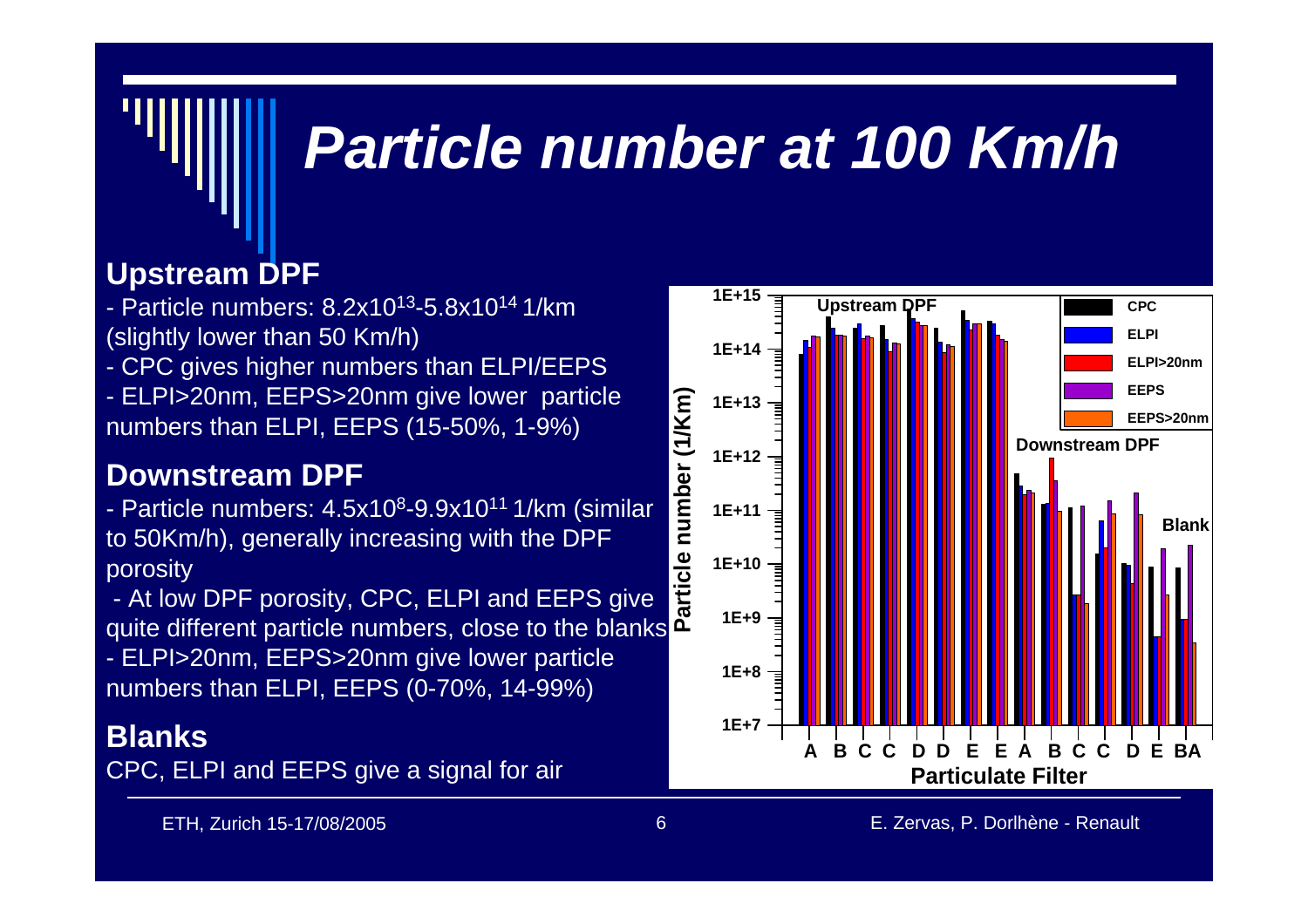## *Particle number on the NEDC*

### **Upstream DPF**

- Particle number: 1.4-7.5x1014 1/km
- CPC gives slightly higher numbers than ELPI and EEPS
- ELPI>20nm, EEPS>20nm give lower particle numbers than ELPI, EEPS (32-57, 9-28%)

### **Downstream DPF**

- Particle number: 1.9x109-8.7x1011 1/km, generally increasing with the DPF porosity - At low DPF porosity, CPC, ELPI and EEPS give quite different particle numbers, close to the blanks
- ELPI>20nm, EEPS>20nm give lower particle numbers than ELPI, EEPS (0-96, 15-90%)

### **Blanks**

CPC, ELPI and EEPS give a signal for air

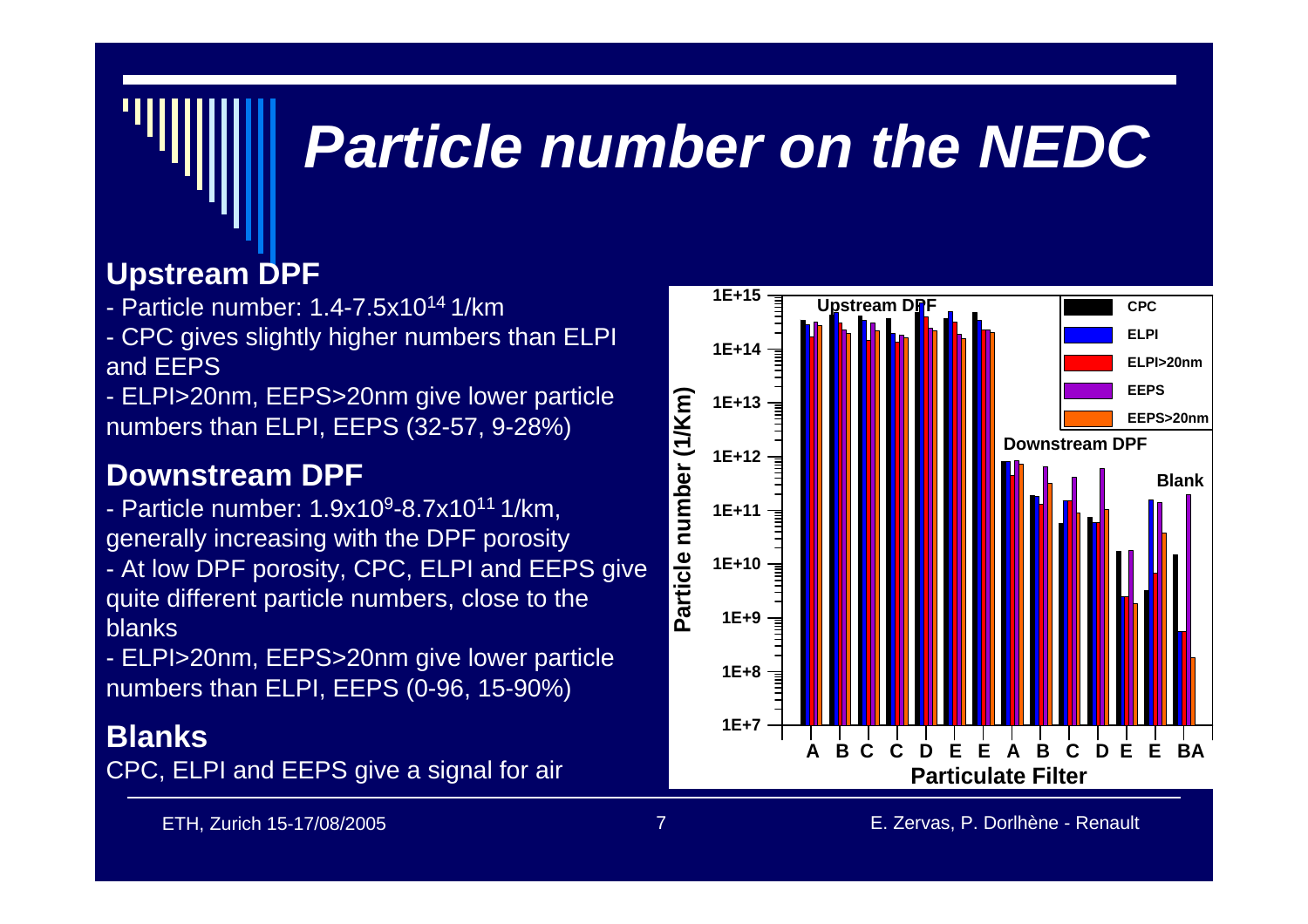### *Particle number using all data of total particle number. CPC, ELPI and EEPS base*



- Quite good agreement for the values upstream DPF
- Quite important dispersion for the values downstream DPF and the blanks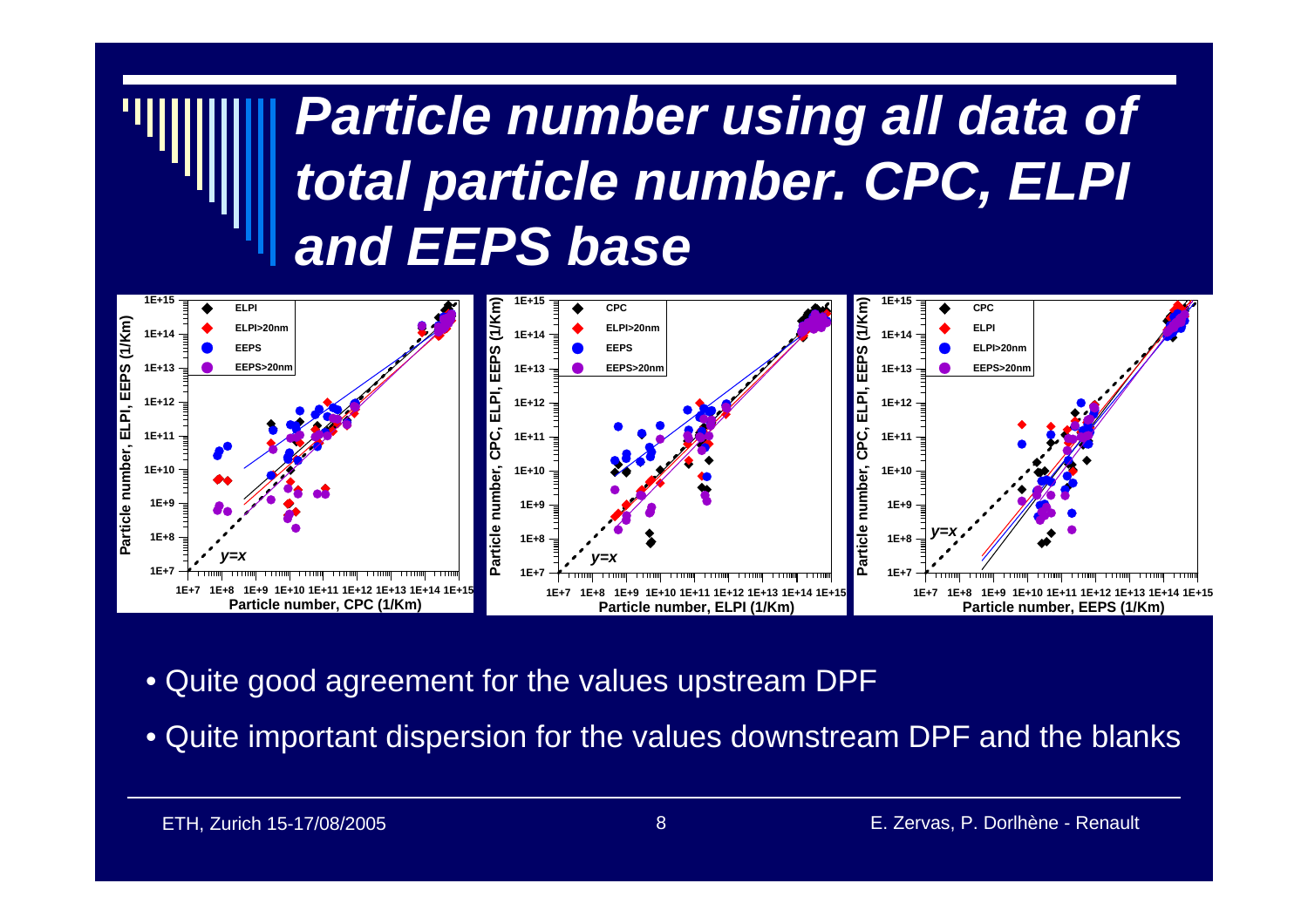## *Comparison between CPC, ELPI and EEPS upstream DPF. ECE*

- The three devices have a similar particle number versus time curve
- Generally, the order CPC>ELPI>EEPS is observed

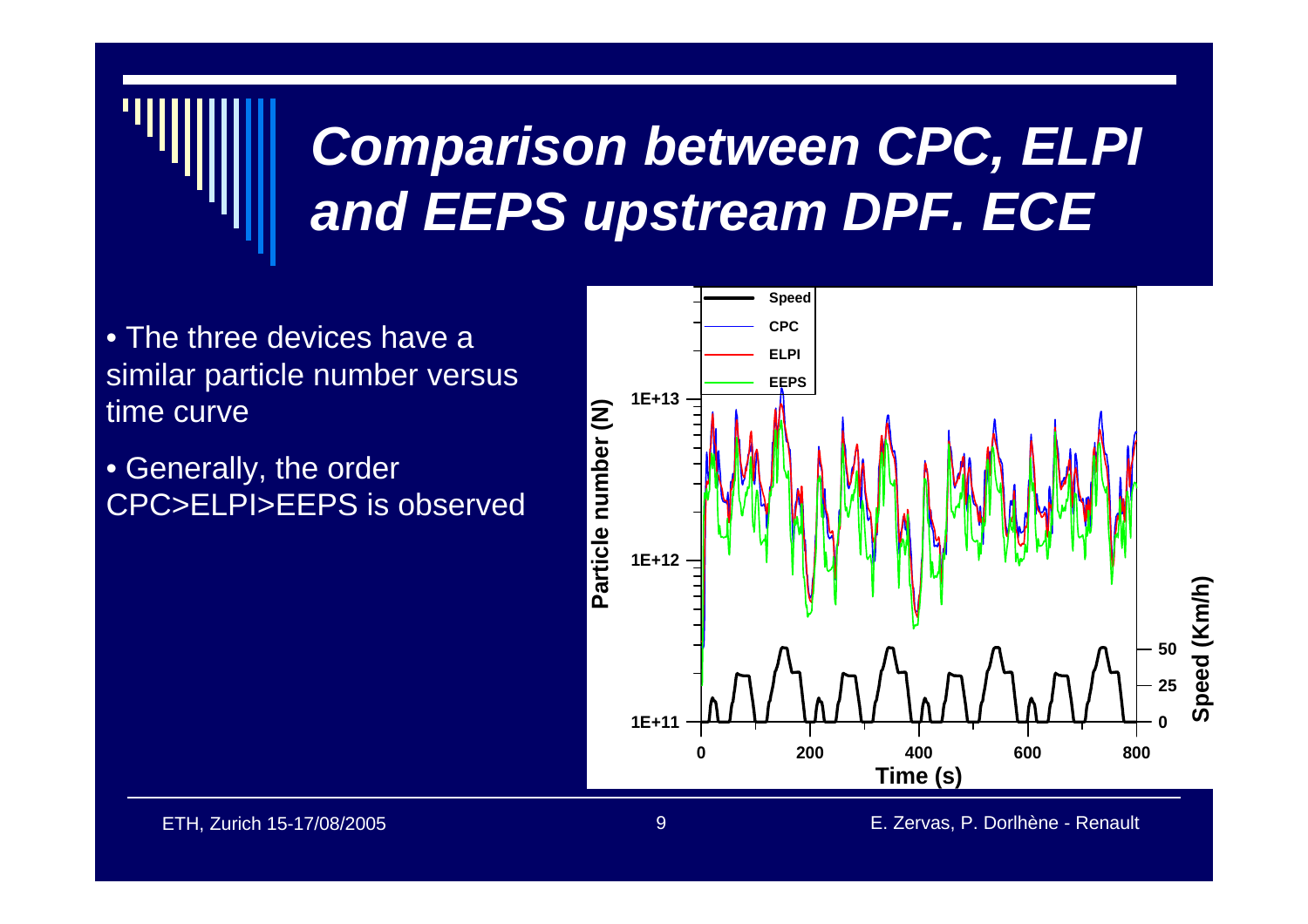## *Comparison between CPC, ELPI and EEPS upstream DPF. EUDC*

- As in the case of ECE, the three devices have a similar particle number versus time curve
- Generally, the order CPC>ELPI>EEPS is observed, but the differences are now larger

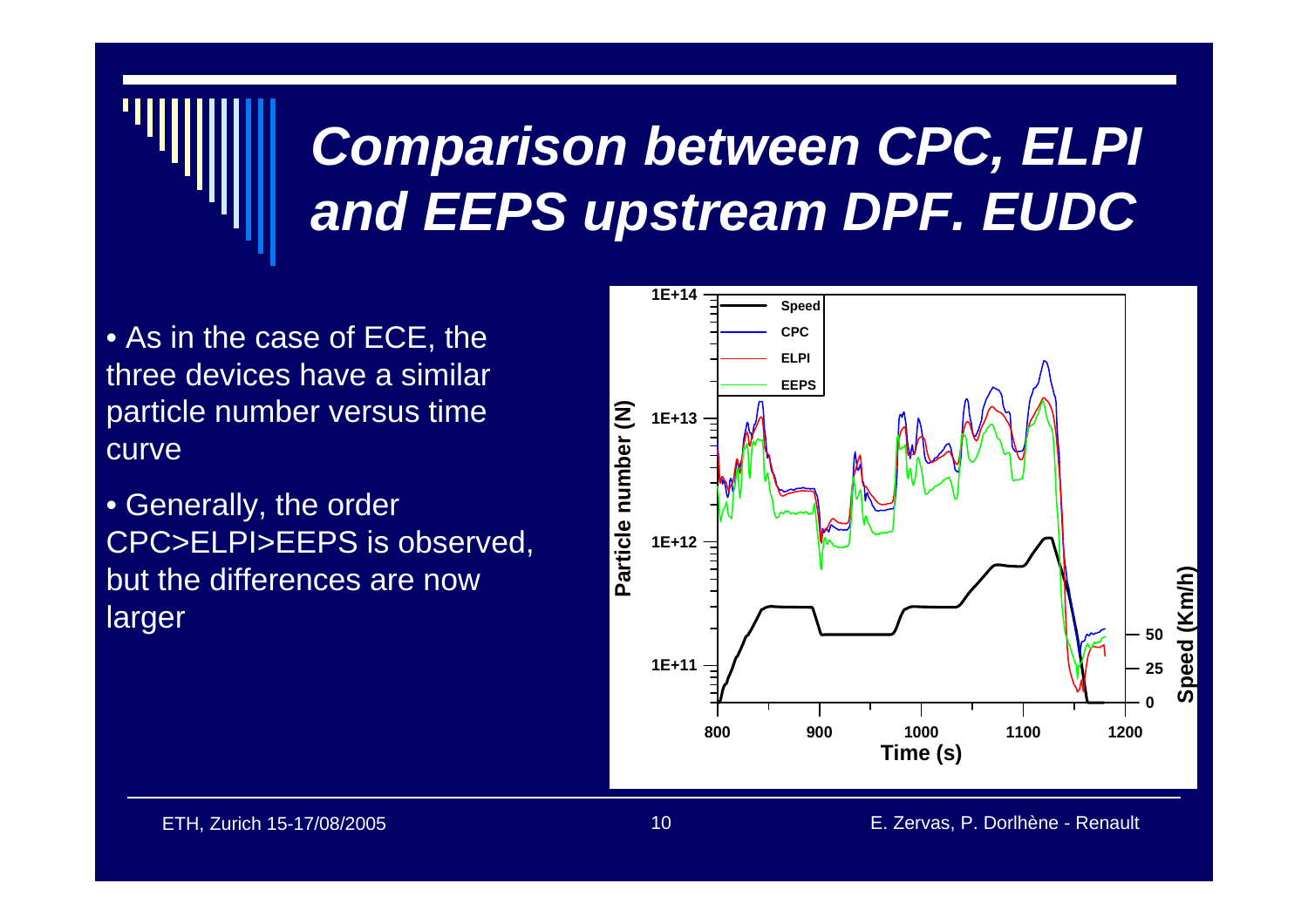## *Comparison between CPC, ELPI and EEPS downstream DPF. ECE*

- CPC and ELPI have a similar particle number versus time curve (ELPI is lower than CPC)
- EEPS give some values, but very often gives zero. However, EEPS total particle number is similar to the CPC and ELPI total particle number

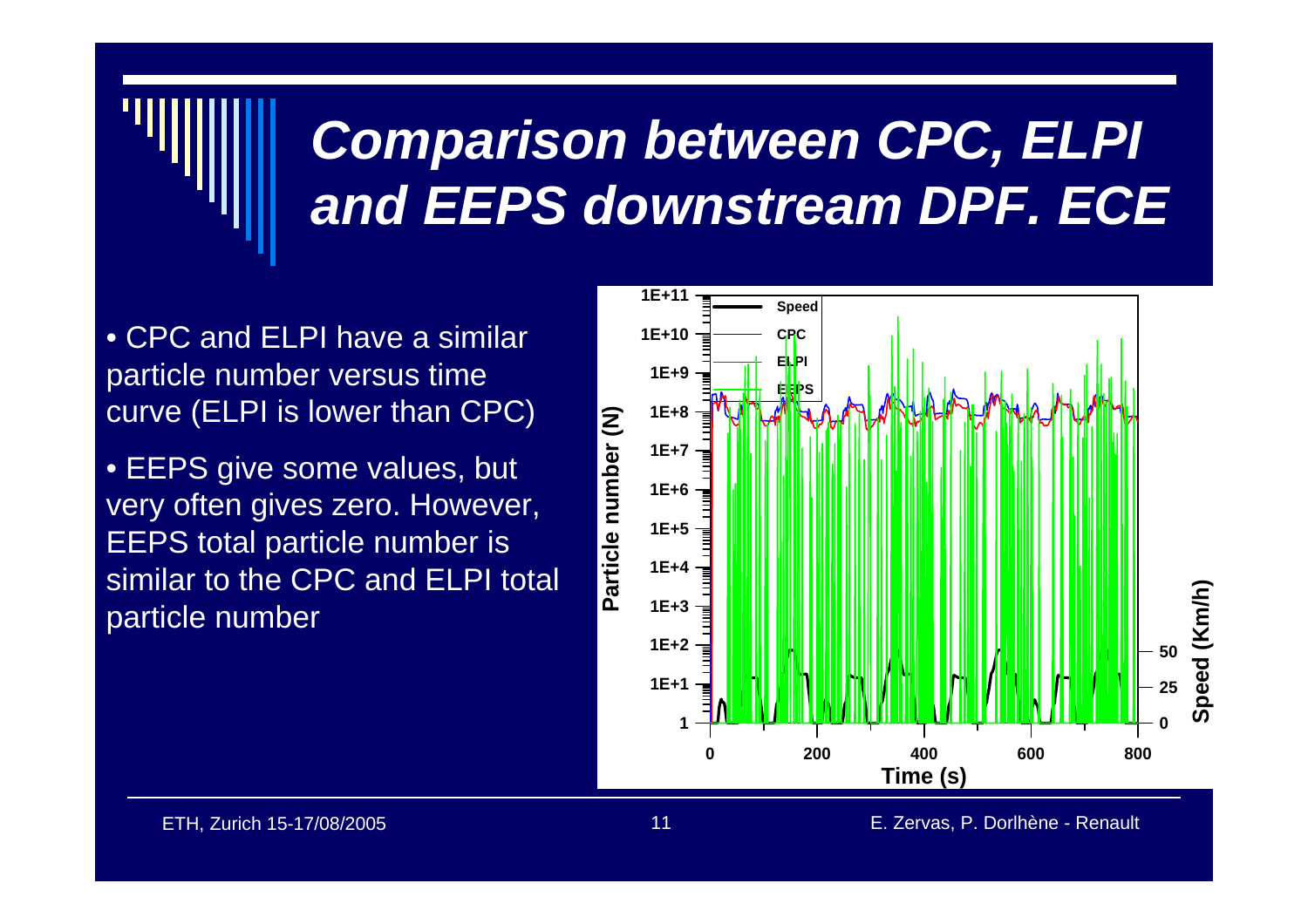## *Comparison between CPC, ELPI and EEPS downstream DPF. EUDC*

- CPC and ELPI have a similar particle number versus time curve (ELPI is lower than CPC)
- EEPS give some values, but very often gives zero. However, EEPS total particle number agree with the total particle number of CPC and ELPI

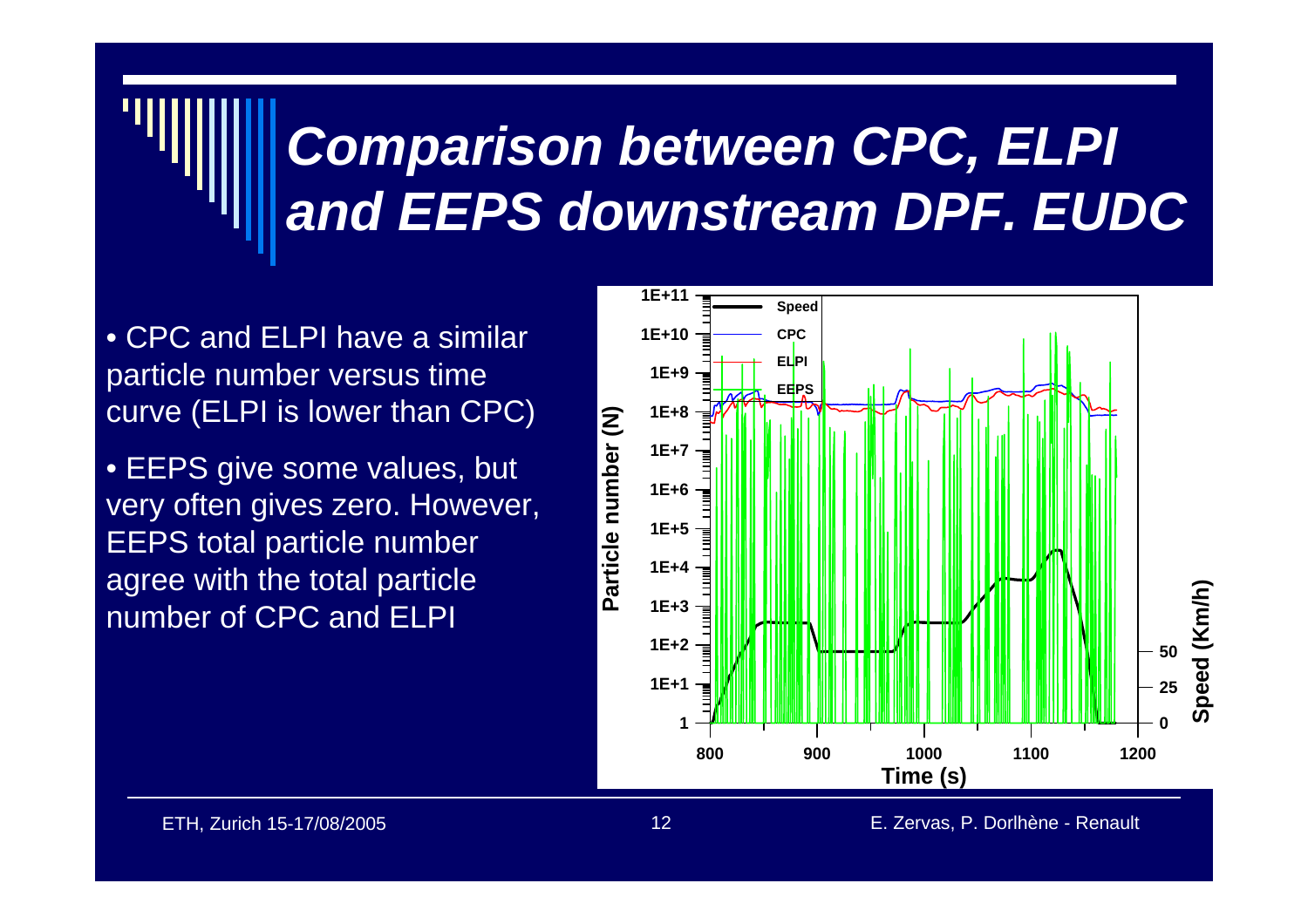

- Quite good agreement upstream DPF
- Less good agreement downstream DPF in the case of CPC/ELPI
- Very high dispersion of the CPC/EEPS data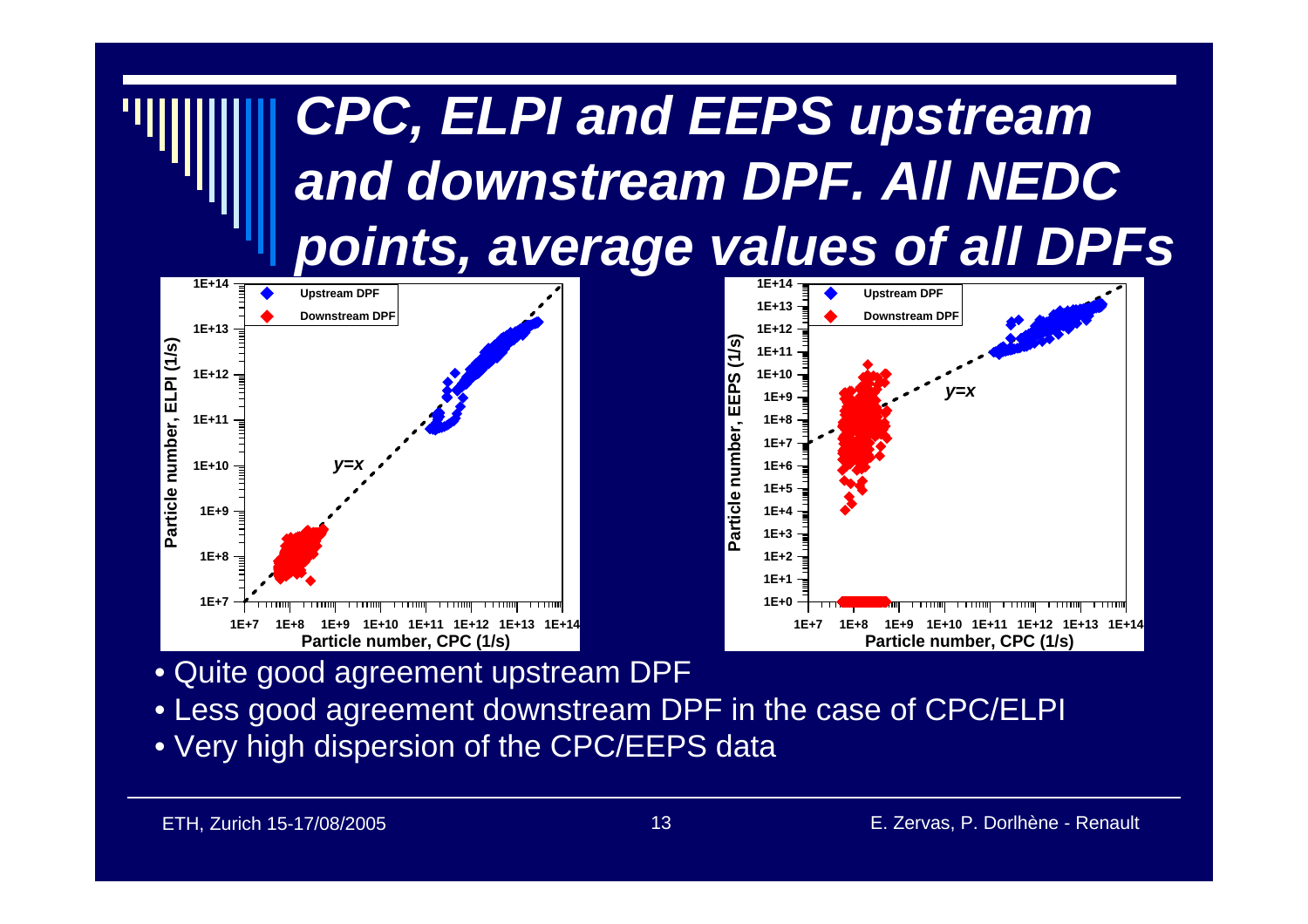## **Results (11): Mean diameter (ELPI and EEPS, upstream DPF)**

- The median diameter determined by ELPI and EEPS are quite close
- ELPI has larger RSD than EEPS due to the larger cut sizes of each stage
- No significant differences between 50 and 100 Km/h (but higher dispersion at 100 Km/h)

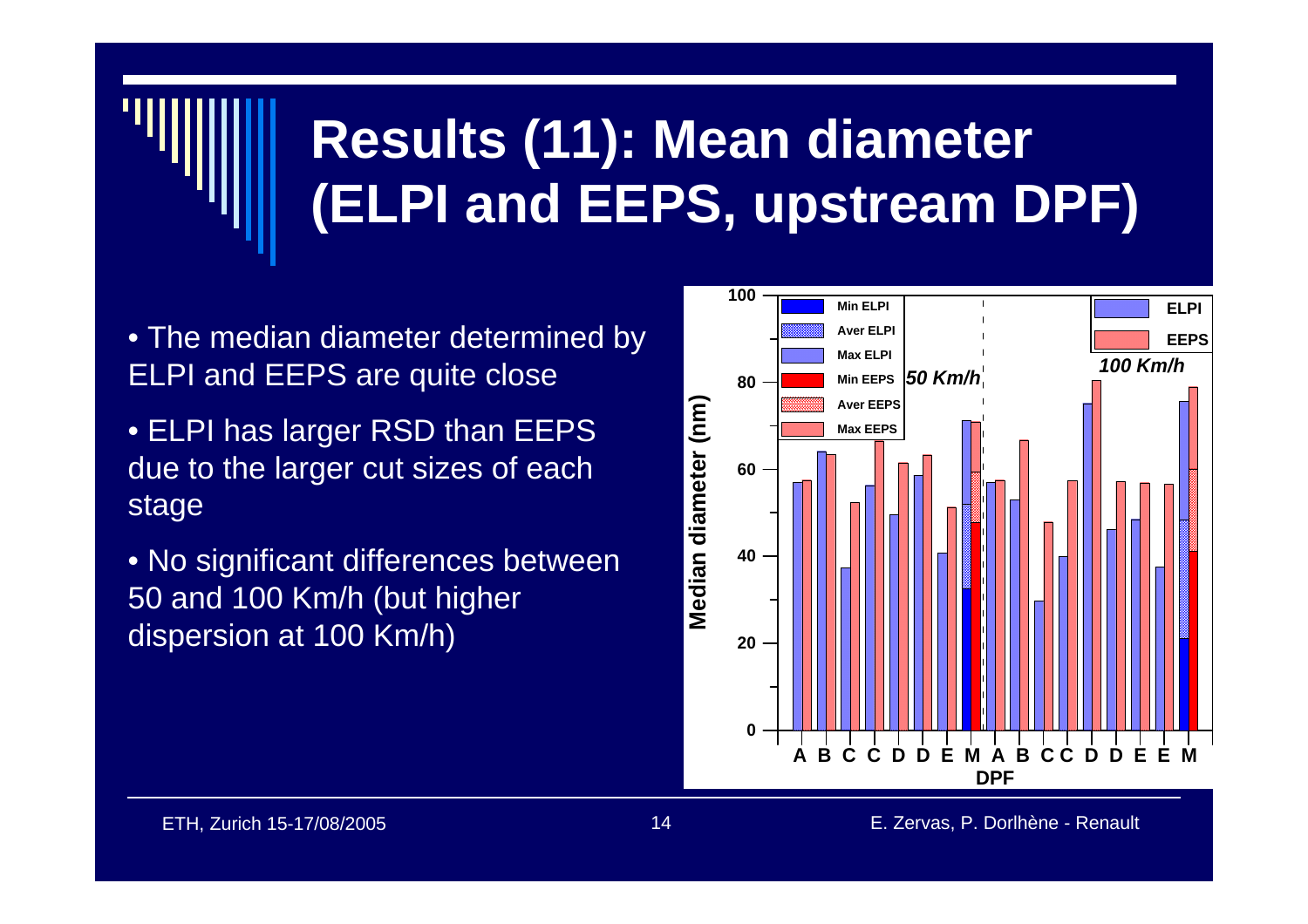## **Results (13): Particle size distribution of** *ELPI and EEPS (steady speeds, upstream DPF)*

- Practically, there is no difference between 50 and 100 Km/h for ELPI and EEPS
- ELPI and EEPS have a peak at the same particle diameter
- The shape is different: EEPS gives a more bell-type curve than ELPI

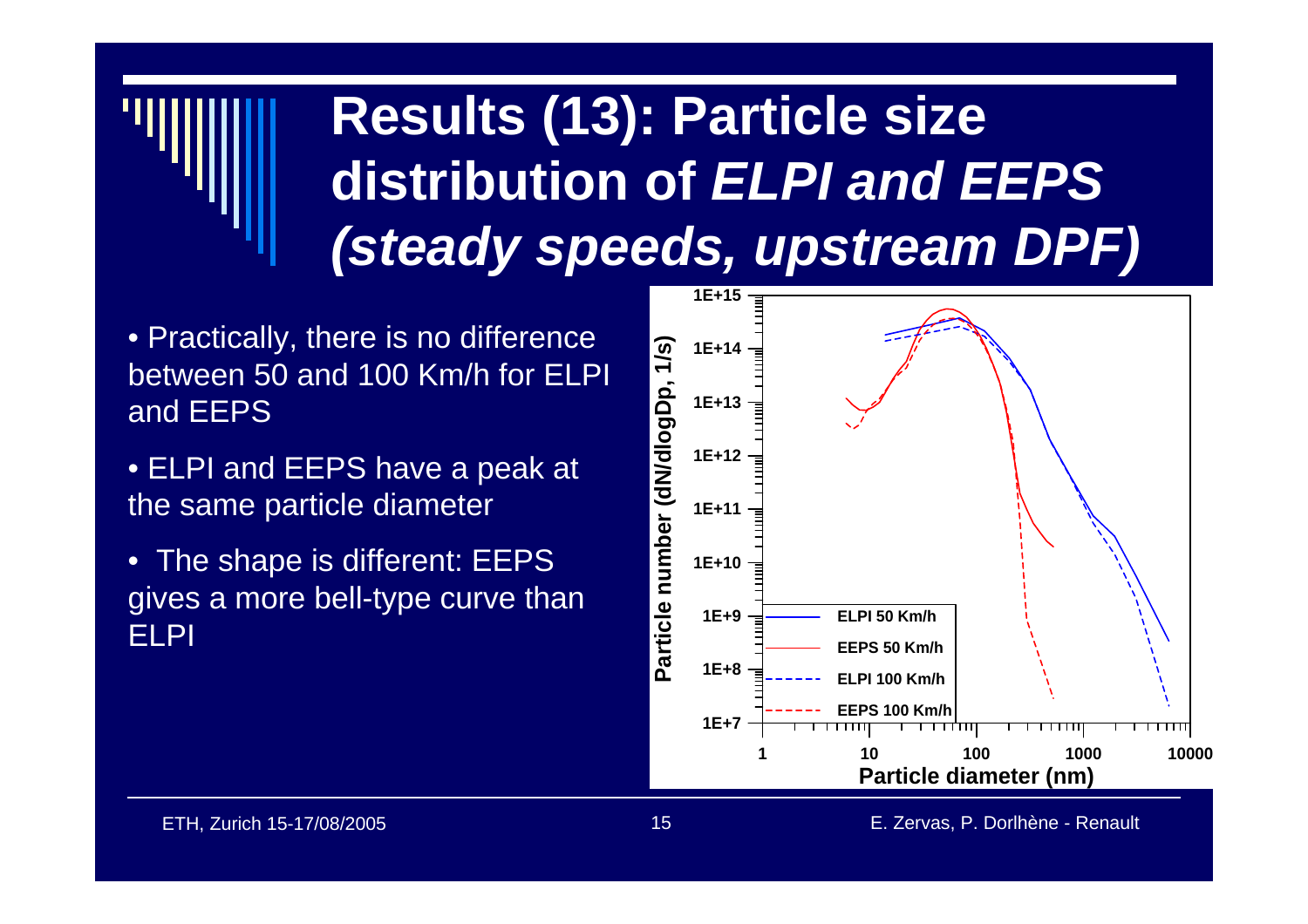## **Conclusions**

- • Upstream DPF
	- CPC, ELPI and EEPS give quite similar results (steady speeds and NEDC); the order CPC>ELPI>EEPS is observed
- • Downstream DPF
	- the particle number increases with DPF porosity
	- CPC, ELPI and EEPS give quite different particle numbers; ELPI and EEPS are close to blanks measurements
	- CPC and ELPI give quite similar particle behaviour versus time (CPC>ELPI)
	- EEPS reaches its limit of measurement (gives some numbers, but gives very often zero)
	- On NEDC, there is a high dispersion of the CCP/EEPS data
- • Particle distribution (upstream DPF, steady speeds)
	- ELPI and EEPS give quite similar median diameters, although the shape of the size distribution is different (EEPS gives a more bell-type curve)